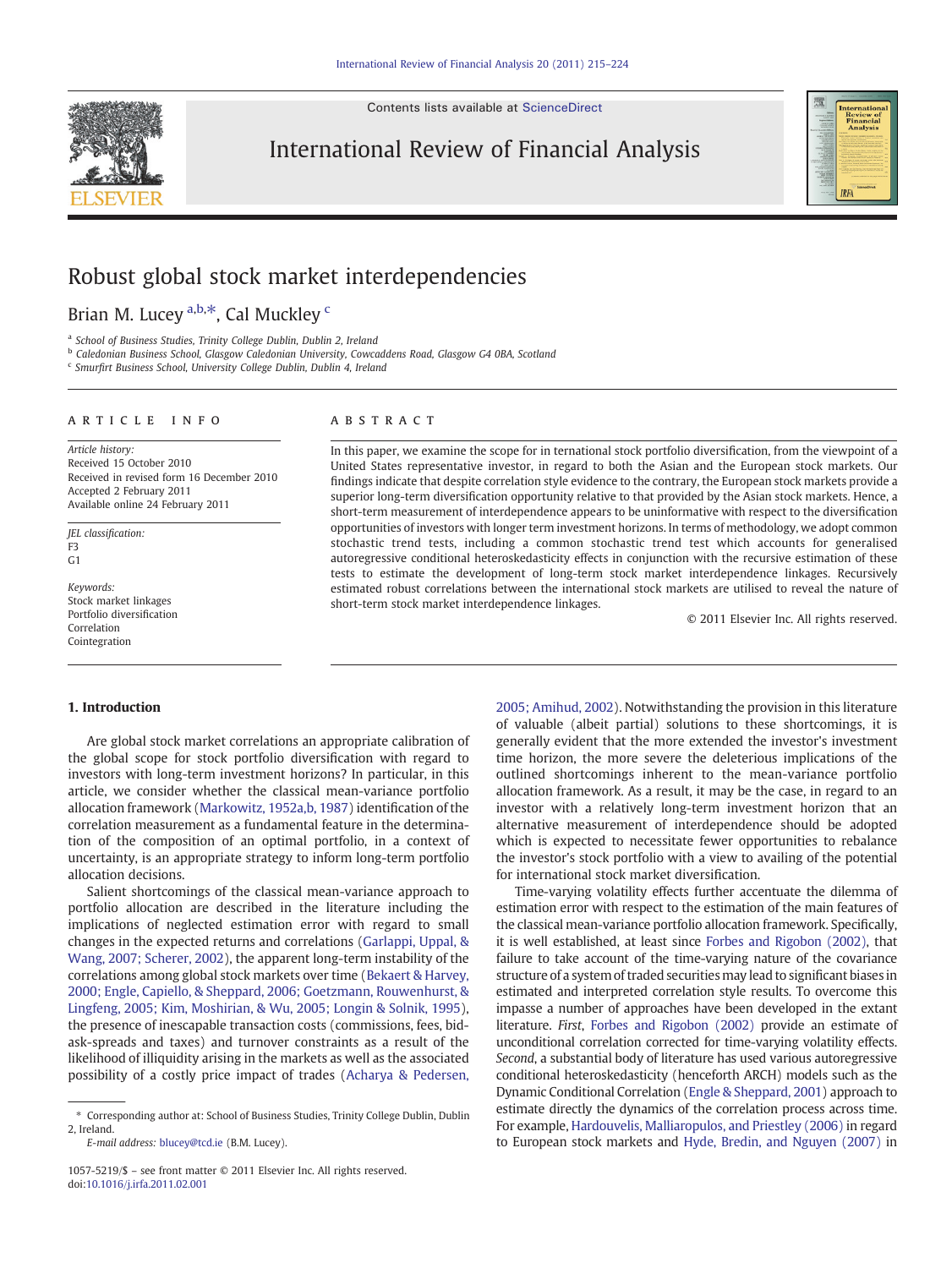regard to Asian stock markets have extracted time-varying correlations which explicitly model the structure of the correlation and covariance matrix at each point in time. Notwithstanding these approaches to resolving the phenomenon of a time-varying covariance structure in respect to the estimation of correlations, there remain the outlined shortcomings with respect to the validity of correlations as a calibration of the global scope for portfolio diversification [\(Naranjo & Porter, 2007,](#page--1-0) particularly over relatively long-term time horizons.

In addition, it is evident that these shortcomings of the correlation measurement as an indicator of interdependence may have far reaching consequences for the empirical asset pricing literature where heretofore these shortcomings have been neglected [\(de los](#page--1-0) [Rios, 2009; Dey, 2005; Dvorak & Podpiera, 2006; Goriaev & Zabotkin,](#page--1-0) [2006; Grandes, Panigo, & Pasquini, 2010; Saleem & Vaihekoski, 2008](#page--1-0)) as well as the stock market integration and contagion literatures [\(Alagidede & Panagiotidis, 2009; Cajueiro, Gogas, & Tabak, 2009;](#page--1-0) [Chuang, Lu, & Tswei, 2007; Gannon, 2005; Hasan & Schmiedel, 2004;](#page--1-0) [Kearney & Lucey, 2004; Lin & Swanson, 2008; Singh, Kumar, & Pandey,](#page--1-0) [2010; Swanson, 2003; Tai, 2007\)](#page--1-0) and those contributions which seek to explicate the correlation structure as dependent on economic freedom, cultural distance, the legal framework or network strategies [\(Buchanan & English, 2007; Hasan & Schmiedel, 2004; Lucey & Zhang,](#page--1-0) [2010; Smimou & Karabegovic, 2010\)](#page--1-0). In summary, these latter contributions, while valuable in their own right, are incapable of reflecting long-run relations which are not necessarily consistent with the documented short-run relations estimated in these studies. As a result, a set of papers in the literature has adopted alternative models of common stochastic trends to capture long-term interdependence linkages between international stock markets.

While a significant body of papers has documented the nature of long-term relations in both Asian [\(Azman-Saini, Azali, Habibullah, &](#page--1-0) [Matthews, 2002; Chang & Caudill, 2006; Choudhry, Lu, & Peng, 2007;](#page--1-0) [Laopodis, 2005; Manning, 2002; Phylaktis & Ravazzolo, 2005; Yang &](#page--1-0) [Siregar, 2001](#page--1-0)) and European ([Aggarwal, Lucey, & Muckley, 2010;](#page--1-0) [Chan, Gup, & Pan, 1997; Phengpis & Apilado, 2004; Rangvid, 2001;](#page--1-0) [Serletis & King, 1997; Syriopoulos, 2007; Voronkova, 2004; Yang,](#page--1-0) [Hsiao, Li, & Wang, 2006](#page--1-0)) stock markets only a few recent contributions have adopted techniques that control for alterations in regime and time-varying volatility effects. For example, [Lucey and Voronkova](#page--1-0) [\(2008\)](#page--1-0) allow for regime switching in cointegrating relationships for Russian and European stock markets and [Lagoarde-Segot and Lucey](#page--1-0) [\(2007\)](#page--1-0) examine Middle East and North African stock markets and use, in addition to a regime switching cointegration methodology, the nonparametric cointegration model of [Breitung \(2002\)](#page--1-0) and the stochastic volatility cointegration model of [Harris, McCabe, and](#page--1-0) [Leybourne \(2002\).](#page--1-0)

In fact, it is clear that the literature in the area of cointegration testing, in the context of ARCH style disturbances, is in its infancy. The theoretical literature [\(Lee and Tse \(1996\), Silvapulle and Podivinsky](#page--1-0) [\(2000\) and Hoglund and Ostermark \(2003\)\)](#page--1-0) indicates that these nonspherical disturbances aggrandise the size of the [Johansen \(1988\)](#page--1-0) cointegration test. For example, [Lee and Tse \(1996\)](#page--1-0) report that while the [Johansen \(1988\)](#page--1-0) cointegration test tends to overreject the null hypothesis of no cointegration in favour of finding cointegration, the problem is generally not harmful. [Silvapulle and Podivinsky \(2000\)](#page--1-0) report results that are similar. In contrast, [Hoglund and Ostermark](#page--1-0) [\(2003\)](#page--1-0) find that the eigenvalues of the long-term information matrix for the [Johansen \(1988\)](#page--1-0) cointegration test are highly sensitive to conditional heteroskedasticity and that therefore this multivariate statistic is only reliable in the context of homoskedastic processes. This latter finding, regarding the size of the cointegration test, becomes increasingly pronounced the more integrated the ARCH process considered. That said, these contributions pertain to low dimensional systems and, as a result, are of limited empirical relevance. In contrast, empirical contributions [\(Alexakis and Apergis \(1996\), Gannon \(1996\)](#page--1-0) [and Pan, Liu, and Roth \(1999\)\)](#page--1-0), across a wider range of system dimensions, tend to indicate that these ARCH effects and their variants exert a significant and deleterious impact on the statistical test's power properties. Specifically, the aforementioned empirical literature identifies significant gains in statistical power once ARCH effects are controlled, when testing for cointegration, using the [Johansen \(1988\)](#page--1-0) technique.

It is in the spirit of this latter set of papers, which aims to control for heteroskedasticity when testing for cointegration that we work. In particular, this paper examines three interrelated issues: first the extent to which intra-group predominant Asian (Hong Kong, Japan, Korea, Singapore and Taiwan) and European (France, Germany, Italy, the United Kingdom and Sweden) stock markets are statistically interdependent, during the period 1988 through to  $2007<sup>1</sup>$  These groups are also extended to include the United States stock market.<sup>2</sup> Statistical interdependence is estimated from both short- and longterm vantage points. Second, the time-varying dynamics and alterations in regime of these interdependence linkages are examined by means of recursive methodologies. Third, the extent to which conventional measurements, of short- and long-term interdependence, are susceptible to the detection of "spurious" interdependence as a consequence of inadequate test specification, in particular in how they account for heteroskedasticity, is addressed in this article. We provide methodological novelty in particular in the latter, estimating a recent test for cointegration under the assumption of ARCH style disturbances. This test, following [Gannon \(1996\) and Aggarwal and](#page--1-0) [Muckley \(2010\)](#page--1-0), developed in the framework of the [Johansen \(1988\)](#page--1-0) cointegration statistic, permits the evaluation of the nature of interdependence while correcting for ARCH style disturbances. We demonstrate how and when the traditional [Johansen \(1988\)](#page--1-0) and the new modified test statistic show divergent evolutions of interdependence. In addition, we estimate the correlations—the short-term interdependencies—in a manner, following [Forbes & Rigobon, 2002,](#page--1-0) which seeks to control for heteroskedasticity.

Compared to previous literature, our contribution is threefold. First, we find that the set of important European stock markets exhibits a significantly larger correlation with the United States stock market than exhibited by the group of important Asian stock markets. Moreover, our findings indicate that this discrepancy is growing slightly over time. Second, in contrast to the evidence provided by our examination of the continental stock market correlations, the longterm relations appear to bind the Asian stock markets and the United States stock market, while these long-term relations are largely absent between the European stock markets and the United States stock market. As a result, our findings build directly on those of [Hsin \(2004\)](#page--1-0) who indicates distinct levels of interdependence between the United States market and the European markets versus the interdependence between the United States market and the Asian markets. Third, following from these outlined contributions, our findings indicate that the popular and traditional co-movement measurement (i.e. the correlation measurement) is uninformative with respect to the diversification decisions of a representative United States investor with a long-term investment horizon.

The remainder of this article is organised as follows: [Section 2](#page--1-0) describes the econometric methodologies adopted in this article to model interdependence linkages between Asian and European stock markets and the United States stock market. [Section 3](#page--1-0) describes our data and presents the main finding from our estimation work. Finally, concluding remarks are presented in [Section 4.](#page--1-0)

<sup>&</sup>lt;sup>1</sup> This period starts after the global financial crisis of 1987 and ends before the advent of the global financial crisis in 2008. Thus, it is the longest recent period that is uncontaminated by the largest rapid adjustments in stock markets' value in recent decades.

 $2$  These markets were selected on the criterion of average market capitalisation in United States dollars during the approximate twenty year period (depending on data availability) prior to December 2007.